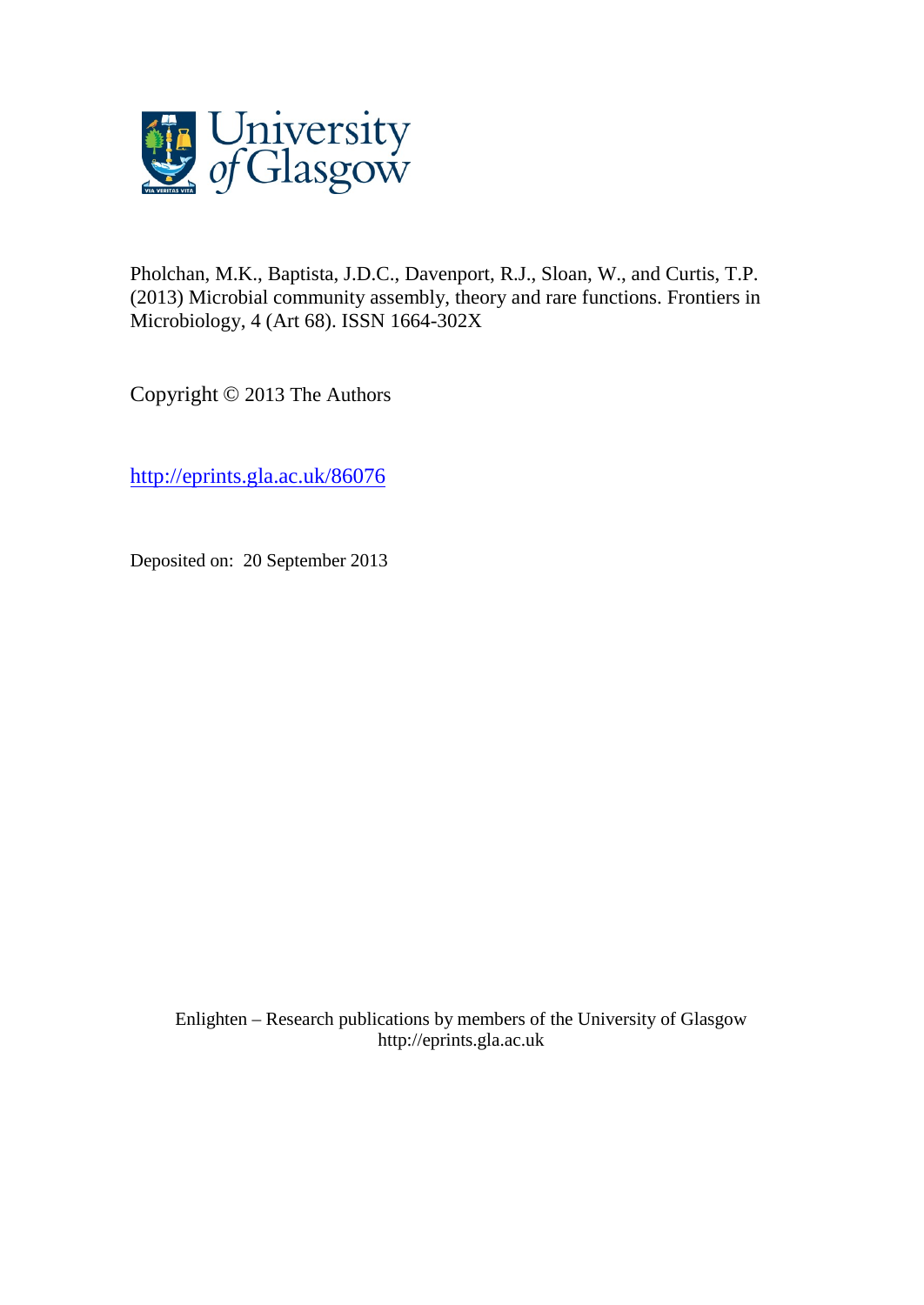

# [Microbial community assembly, theory and rare functions](http://www.frontiersin.org/Evolutionary_and_Genomic_Microbiology/10.3389/fmicb.2013.00068/abstract)

# *[Mujalin K. Pholchan](http://community.frontiersin.org/people/MujalinPholchan/64446)1, [Joana de C. Baptista2](http://www.frontiersin.org/Community/WhosWhoActivity.aspx?sname=JoanaBaptista&UID=58886), [Russell J. Davenport](http://www.frontiersin.org/Community/WhosWhoActivity.aspx?sname=RussellDavenport&UID=71562) 2,[William T. Sloan](http://www.frontiersin.org/Community/WhosWhoActivity.aspx?sname=WilliamSloan&UID=83968)3 and [Thomas P. Curtis](http://www.frontiersin.org/Community/WhosWhoActivity.aspx?sname=ThomasCurtis&UID=64046) 2\**

<sup>1</sup> Division of Biotechnology, Faculty of Science, Maejo University, ChiangMai, Thailand

<sup>2</sup> School of Civil Engineering and Geosciences, Newcastle University, Newcastle upon Tyne, UK

<sup>3</sup> Department of Civil Engineering, Glasgow University, Glasgow, UK

#### *Edited by:*

Diana Reid Nemergut, University of Colorado at Boulder, USA

#### *Reviewed by:*

David Johnson, Swiss Federal Institute of Aquatic Science and Technology, Switzerland Zhichao Pu, Georgia Institute of Technology, USA

#### *\*Correspondence:*

Thomas P. Curtis, School of Civil Engineering and Geosciences, Newcastle University, Cassie Building, Newcastle upon Tyne, NE1 7RU, UK. e-mail: [tom.curtis@ncl.ac.uk](mailto:tom.curtis@ncl.ac.uk)

Views of community assembly have traditionally been based on the contrasting perspectives of the deterministic niche paradigm and stochastic neutral models. This study sought to determine if we could use empirical interventions conceived from a niche and neutral perspective to change the diversity and evenness of the microbial community within a reactor treating wastewater and to see if there was any associated change in the removal of endocrine disrupting compounds (EDCs). The systematic removal of EDCs and micropollutants from biological treatment systems is a major challenge for environmental engineers. We manipulated pairs of bioreactors in an experiment in which "niche" (temporal variation in resource concentration and resource complexity) and "neutral" (community size and immigration) attributes were changed and the effect on the detectable diversity and the removal of steroidal estrogens was evaluated. The effects of manipulations on diversity suggested that both niche and neutral processes are important in community assembly. We found that temporal variation in environmental conditions increased diversity but resource complexity did not. Larger communities had greater diversity but attempting to increase immigration by adding soil had the opposite effect. The effects of the manipulations on EDC removal efficiency were complex. Decreases in diversity, which were associated with a decrease in evenness, were associated with an increase in EDC removal. A simple generalized neutral model (calibrated with parameters typical of wastewater treatment plants) showed that decreases in diversity should lead to the increase in abundance of some ostensibly taxa rare. We conclude that neither niche and neutral perspectives nor the effect of diversity on putative rare functions can be properly understood by naïve qualitative observations. Instead, the relative importance of the key microbial mechanisms must be determined and, ideally, expressed mathematically.

**Keywords: endocrine-disrupting chemicals, steroidal estrogens, theories of microbial community assembly, wastewater treatment**

## **INTRODUCTION**

Engineers create naturally assembled microbial communities in engineered systems that render ecosystem services for the use and benefit of mankind. The development of working engineered systems has typically run far ahead of microbial ecology with engineers using a mixture of trial and error and Monod kinetics to develop and design processes [\(Curtis et al., 2003\)](#page-8-0). However, this approach has limitations and is subject to diminishing returns that can make it difficult for engineers to transcend current practices. Microbial ecology has, on occasion, led to the development of novel processes [\(van der Star et al.](#page-8-0), [2011](#page-8-0)). However, to break new ground and reliably engineer new functions, we believe it is necessary to understand what controls microbial diversity and the relationships between diversity and function. The rules that govern engineered systems should be the same as those that govern natural ones, for the microbe is unaware of the distinction. Consequently, ample inspiration for those seeking those rules in natural or engineered microbial systems can be found in the classical ecological literature, which is rich in theory.

With respect to community assembly, microbial ecologists can borrow from two opposing, but not mutually exclusive, perspectives. Classically, microbial assembly processes have been considered to be deterministic in which the presence of microbes reflects the [presence](#page-8-0) [or](#page-8-0) [absence](#page-8-0) [of](#page-8-0) [that](#page-8-0) [organism's](#page-8-0) [niche](#page-8-0) [\(](#page-8-0)Chase and Leibold, [2003\)](#page-8-0). Microbial ecologists routinely and uncontroversially interpret their work in this context. Alternatively, one can view the formation of a community as a stochastic process in which microbes colonize an environment and change within it at random [\(Bell, 2001](#page-8-0); [Hubbell](#page-8-0), [2001](#page-8-0)). While the more recent introduction of the stochastic or neutral community models (NCM) in general ecology have been controversial, in essence, they are reworkings of the widely accepted theory of island biogeography [\(MacArthur and Wilson](#page-8-0), [1967\)](#page-8-0). Neutral theory has been successfully applied to microbial communities [\(Sloan et al.](#page-8-0), [2006](#page-8-0), [2007\)](#page-8-0), including the successful prediction of a taxa volume curve [\(Woodcock et al., 2007\)](#page-9-0), a central feature of the theory of island biogeography. In reality, the two perspectives are not mutually exclusive because birth, death, and immigration, which are central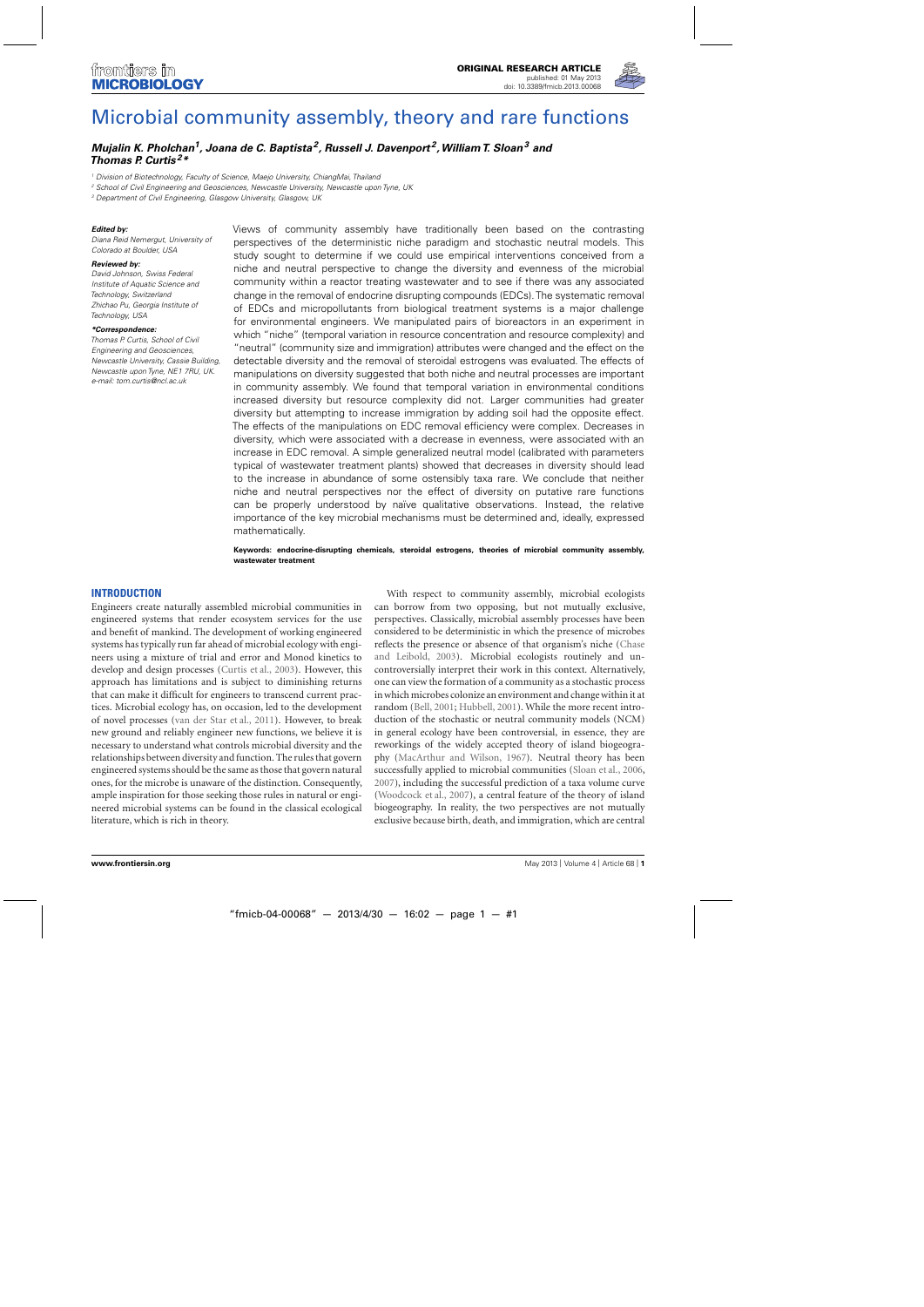to NCM, are ineluctable features of microbial life whose rates are affected by differences between species. Indeed, niche and neutral processes have been combined in a dynamic microbial NCM desc[ribing a Californian wastewater treatment system \(](#page-8-0)Ofiteru et al., [2010](#page-8-0)).

The relationship between diversity and function is also important. Many classical ecologists assert that higher levels of diversity promote improved ecosystem functioning [\(Tilman et al., 1997;](#page-8-0) [Hooper et al., 2005](#page-8-0)). In naturally occurring microbial communities, evenness and the number of taxa are confounded (a more even distribution means more taxa are observed; [Curtis et al.](#page-8-0), [2006\)](#page-8-0). Two important studies have used pure cultures so that the findings with respect to richness (the number of taxa) and evenness, and the co-occurrence of specific taxa are not confounded. [Bell et al.](#page-8-0) [\(2005](#page-8-0)) used artificial communities to demonstrate that greater taxonomic richness led to greater productivity in microcosms degrading leaf litter. [\(Curtis et al.](#page-8-0), [2006](#page-8-0)). [Wittebolle et al.](#page-8-0) [\(2009](#page-8-0)) were able to hold diversity constant whilst manipulating evenness to establish that uneven communities exhibited reduced functionality and less resistance to stress. However, the range of taxa used in these highly controlled studies is far below those found in real microbial communities. Less controlled studies have suggested that the benefits of increasing diversity plateau relatively quickly and that most of the extraordinary diver[sity](#page-8-0) [in](#page-8-0) [microbial](#page-8-0) [communities](#page-8-0) [is](#page-8-0) [redundant](#page-8-0) [\(](#page-8-0)Franklin and Mills, [2006\)](#page-8-0).

Nevertheless, it is also possible that the rare taxa may indeed have important functions. In particular, they may be responsible for the degradation of low concentrations of environmentally or economically important chemicals. For example, rare microbes may be involved in the metabolism of estrogen, compounds that disrupt the endocrine systems of animals and aquatic biota, leading to abnormalities in reproductive structure and function. There are two major types of estrogens; (i) natural estrogens, i.e., 17 estradiol (E2), estrone (E1), and estriol (E3), which are mainly excreted from humans and mammals; and (ii) synthetic estrogens, such as  $17 \alpha$ -ethinyloestradiol (EE2), which is the main ingredient in oral contraceptive pills. Both synthetic and natural forms occur in wastewater and their removal in biological treatment systems is poorly understood and highly unpredictable [\(Sumpter](#page-8-0), [2009](#page-8-0)). The relative abundance of taxa responsible for the degradation of even the best removed estrogens, e.g., E1, are indeed rare, representing less than 2% of the microbial community [\(Zang et al.](#page-9-0), [2008;](#page-9-0) [Thayanukul et al., 2010](#page-8-0)).

There have been various attempts to explain differences in estrogen removal with respect to differences in the design and oper[ational](#page-8-0) [parameters](#page-8-0) [of](#page-8-0) [biological](#page-8-0) [treatment](#page-8-0) [systems](#page-8-0) [\(](#page-8-0)Vader et al., [2000](#page-8-0); [Joss et al.](#page-8-0), [2004;](#page-8-0) [Clara et al., 2005](#page-8-0); [Koh et al.](#page-8-0), [2008;](#page-8-0) [McAdam et al.](#page-8-0), [2010](#page-8-0)). These studies infer, but do not demonstrate, that competitive niche mechanisms govern this function and stochastic mechanisms have not been considered.

A deeper understanding of the relationship between community assembly and rare functions would permit us to control endocrine disrupting compound (EDC) removal in engineered biological systems and predict the fate of micropollutants in natural microbial systems. Meeting this challenge is both intrinsically interesting and economically important. We have sought to address this by using both niche and neutral concepts to manipulate the microbial diversity of a reactor and evaluating the associated changes in EDC removal in a partial factorial designed experiment. The putatively neutral interventions were the organic loading rate and the addition of soil. The loading rate controls the number of individuals, more individuals should mean more diversity. Adding soil should increase the immigration rate, and thus the diversity. The putative niche interventions were the range of sugars in the feed and temporal variation in feed concentration associated with batch feeding. We reasoned that feed with more sugars would have more niches as would the change in feed concentration in time. We could not unequivocally support simple hypotheses about the relationship between niche or neutral effects and diversity and function. Both approaches could increase or decrease diversity and increases in diversity did not always lead to increases in EDC removal. We found that the counter intuitive results can be interpreted in the context of neutral theory.

# **MATERIALS AND METHODS**

The experimental design employed has been described in detail by [Pholchan et al.](#page-8-0) [\(2010\)](#page-8-0), where the effect of microbial community diversity on the engineering functions of carbon and nitrogen removal was addressed. Briefly, a two level fractional factorial design was undertaken, which required the performance of eight experimental runs. We sought to change the diversity of the reactors by manipulating the following variables: types of feed (simple, a single sugar, and complex, multiple sugars), types of feeding regime (sequencing batch reactor, or SBR, and completely stirred tank reactor, or CSTR), organic loading rate (low and high) and the addition of exogenous bacteria to promote immigration (by addition of soil and non-addition of soil). The factorial analysis permitted the determination of the joint effects of these four independent parameters as: the strength of the effects, coefficients, standard deviation of coefficients and associated probabilities. The responses in this study were expressed as percentages of EDC removal, whilst the microbial diversity was tentatively inferred from the number of bands on denaturing gradient gel electrophoresis (DGGE) gels. The data obtained were analyzed using Minitab (version 14, Minitab Inc., USA), based on the analysis of variance (ANOVA).

Two laboratory-scale SBR and two CSTR reactors were constructed each with a working volume of 17 l and fed with synthetic sewage with two types of carbon source (single carbon source/complex carbon source) at two different strengths (600/1,200 mg chemical oxygen demand (COD/l). The carbon sources (mg/l) were, for the simple waste, glucose (600) and for the complex waste: glucose (78.1), sucrose (148), lactose (148), fructose (78.1), and starch (12.7). The concentration of each sugar used in the simple and complex carbon source was calculated to render a total COD of 600 mg/l. The remaining constituents, in mg/l, were peptone (10.0), KH<sub>2</sub>PO<sub>4</sub> (40.0), NH<sub>4</sub>Cl (153), CaCl<sub>2</sub> (13.9),  $MnSO_4$  (0.28),  $ZnCl_2$  (0.21),  $CuSO_4$  (0.25), and  $MgCl_2$  (36.2). The energy calculations were based on the bomb-calorimeter data of [Southgate](#page-8-0) [\(1981](#page-8-0)). Soils used in this study were collected from the Rivington series at the University of Newcastle's Cockle Park Farm (Northumberland, UK). To separate indigenous bacteria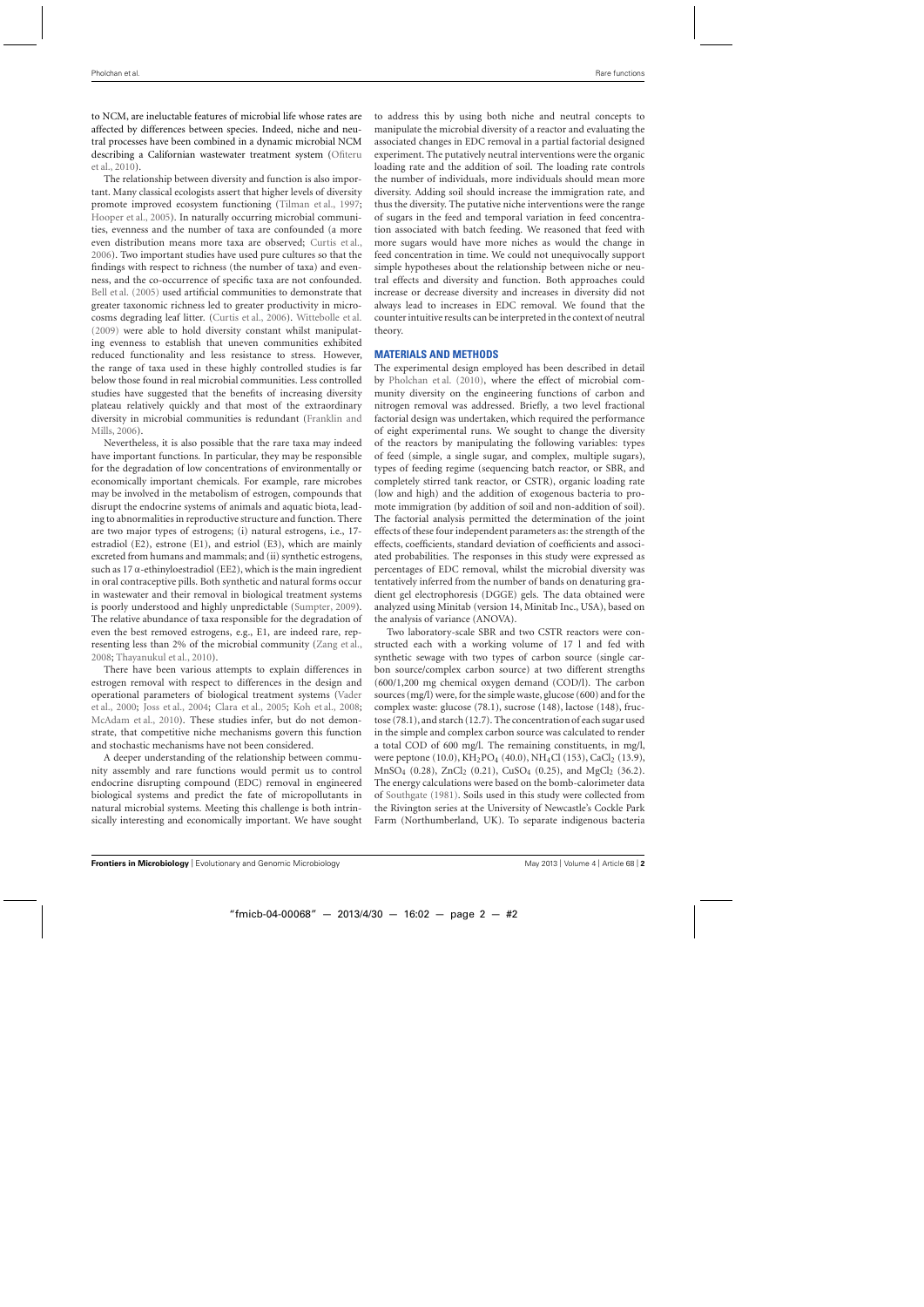from soil, plant roots were removed and soils (100 g per reactor) were suspended in 250 ml of sterile distilled water with sodium cholate  $(0.1\%$  (w/v)). The soil suspension was shaken for 15 min with glass balls (35  $\times$  45 mm, BHD Chemical Ltd., England) before being placed into an ultrasonicator for 1 min. The solution was sieved and the dislodged cells were separated from soil particles by centrifuging at 500  $\times$  *g* for 1 min. Bacterial suspensions (150 ml) were added to each reactor daily. This is equivalent to adding  $\sim$ 6 × 10<sup>6</sup> bacterial cells per ml or about 1–5% of the bacterial total count. The seeded soil organisms were calculated to be below the detection limit for denaturing gel electrophoresis [\(Muyzer et al., 1993](#page-8-0)).

The influent and effluent were collected every three days for physical and chemical analysis. Physical and chemical tests (i.e., pH, temperature, Alkalinity, COD, total organic carbon (TOC), total kjeldahl nitrogen (TKN),  $NO_2^-$ ,  $NO_3^-$ ,  $PO_4^{3-}$ , mixed liquor suspended solids (MLSS), mixed liquor volatile suspended solids (MLVSS),  $SV_{30}$ , sludge volume index (SVI), and capillary suction time (CST)) were conducted according to the Standard Methods [\(Clesceri et al., 1998\)](#page-8-0). A biomass sample was taken from the aeration tank of each reactor every week, preserved immediately in 50% ethanol and stored at −20◦C prior to the molecular analysis. Changes in the microbial community were monitored by performing DGGE of polymerase chain reaction (PCR)-amplified 16S rRNA gene segments from the bacterial commu[nity. The method is described in detail elsewhere \(](#page-8-0)Pholchan et al., [2010](#page-8-0)). DNA was extracted using the Fast-DNA SPIN for soil kit (Q-Bio gene, Cambridge, UK). The total bacterial community was analyzed using PCR amplification with the classical primers 2 and 3, which contained a GC clamp [\(Muyzer et al.](#page-8-0), [1993\)](#page-8-0). DGGE bands were visualized under an UV transilluminator with the program Quantity One (Bio-Rad) and DGGE banding patterns were analyzed using the Bionumerics software (Applied [Mathematics\) and PAST statistical software \(](#page-8-0)Hammer and Harper, [2006\)](#page-8-0).

The initial concentration of each estrogen studied (i.e., E1, E2, E3, and EE2) in the feed was set to an equivalent of  $1 \mu g/l$  in all experiments. This is a typical concentration found in the wastewaters in processes that combine returned water from the sludge dewatering process with the raw wastewater [\(Matsui et al., 2000\)](#page-8-0) and has been used in previous laboratory-scale studies [\(Li et al.](#page-8-0), [2005\)](#page-8-0). Estrogens E1, E2, and EE2 (Sigma-Aldrich, UK), were separately dissolved in acetone to the concentration of 1.0 mg/ml and stored at −20◦C. Prior to dosing the feed, a mixed solution of all estrogens was prepared by diluting the stock solutions in distilled water to the desired concentration. The EDCs concentrations were measured by gas chromatography mass spectrometry (GC/MS).

The method used to determine concentrations of estrogens was modified by [Pholchan et al.](#page-8-0) [\(2008\)](#page-8-0) from the method originally described by [Nakamura et al.](#page-8-0) [\(2001\)](#page-8-0). Mirex (Sigma-Aldrich, UK) was used as an internal standard along with 17α estradiol (Sigma-Aldrich, UK), which was used as a surrogate standard. The method comprised solid phase extraction and derivatization before analysis using a Hewlett–Packard 6890 GC split/splitless injector (260◦C) linked to a Hewlett–Packard 5973 Mass Spectrometer with negative-ion chemical ionization mode. All reagents

(GC-MS grade) and chemical standards were supplied by Sigma-Aldrich, UK.

Before the estrogens were added, the reactors were all inoculated with 4 l of sludge from the aeration tank of a municipal wastewater treatment plant (Tudhoe Mill Wastewater Treatment Plant, Spennymoor, Durham). At the start of each experimental run, the reactors were re-inoculated in a similar fashion. The Tudhoe Mill wastewater treatment plant was designed to achieve both organic carbon and nitrogen removal. Immediately after delivery to the laboratory, the sludge was kept aerated before being seeded into the reactor within 1–2 h. The MLSS and MLVSS of the seed were approximately 3050 and 2130 mg/l, respectively. Each experimental run lasted for approximately 60 days from the start of the addition of 1μg/l estrogens to the feed. All reactors were operated at room temperature (20  $\pm$  2<sup>°</sup>C). The pH of the mixed liquor was maintained between seven and eight. The reactors were aerated, to ensure that the dissolved oxygen concentration was ≥2 mg/l. A sludge age of 10 days was maintained for all reactors by wasting excess sludge four times per day.

Community assembly was modeled as described previously [\(Sloan et al.](#page-8-0), [2007\)](#page-8-0) using a simple neutral model executed in Matlab, where the source term,  $\Theta$ , was set to 176 to illustrate lower diversity and 1760 to illustrate higher diversity. The immigration parameter  $(m)$  was set to 3.2 × 10<sup>-9</sup> and the total number of individuals in the reactors  $(N_T)$  was set to 1.7  $\times$  10<sup>13</sup> (equivalent to 17 l with  $10^9$  individuals/ml). The model is illustrative as we could not parameterise the model using the data available. The parameters for the higher diversity and immigration were chosen on the basi[s of earlier simulations of wastewater treatment plants \(](#page-8-0)Curtis et al., [2006\)](#page-8-0). The lower source diversity was chosen arbitrarily to illustrate the effect of low diversity clearly. In reality the putative difference in diversity would have been less pronounced.

# **RESULTS**

The manipulations had explicit effects on bacterial diversity: every intervention had a statistically significant effect on the number of bands detected (**[Table 1](#page-4-0)**; **[Figure 1](#page-4-0)**). However, the effects themselves were often counterintuitive. As expected, an increased organic load (more biomass) was associated with an increase in the diversity. Similarly a SBR (with temporal gradients as organic carbon and ammonia are utilized during the batch process) had more diversity than a homogenous stirred tank reactor. However, the use of more sugars in the feed (more nutritional complexity, more niches) was associated with a decrease in the observed richness. Similarly, the addition of soil (putatively increasing immigration) was associated with a decrease in the number of bands detected. The rather complex picture of the main effects is further complicated by the significant interactions between the experimental variables (**[Table 1](#page-4-0)**; **[Figure 1](#page-4-0)**). For example, the effect of the reactor format seemed to be partially dependant on the organic loading rate (**[Table 1](#page-4-0)**; **[Figure 1](#page-4-0)**).

The interventions did have statistically significant effects on the removal of the EDCs (**[Table 2](#page-5-0)**; **[Figure 2](#page-6-0)**). However the effects were inconsistent between compounds and incongruent with our expectations about diversity and function. Thus adding soil, which apparently decreased putative richness, appeared to increase the removal of E1 and E3 and had no effect on E2 and EE2. Likewise the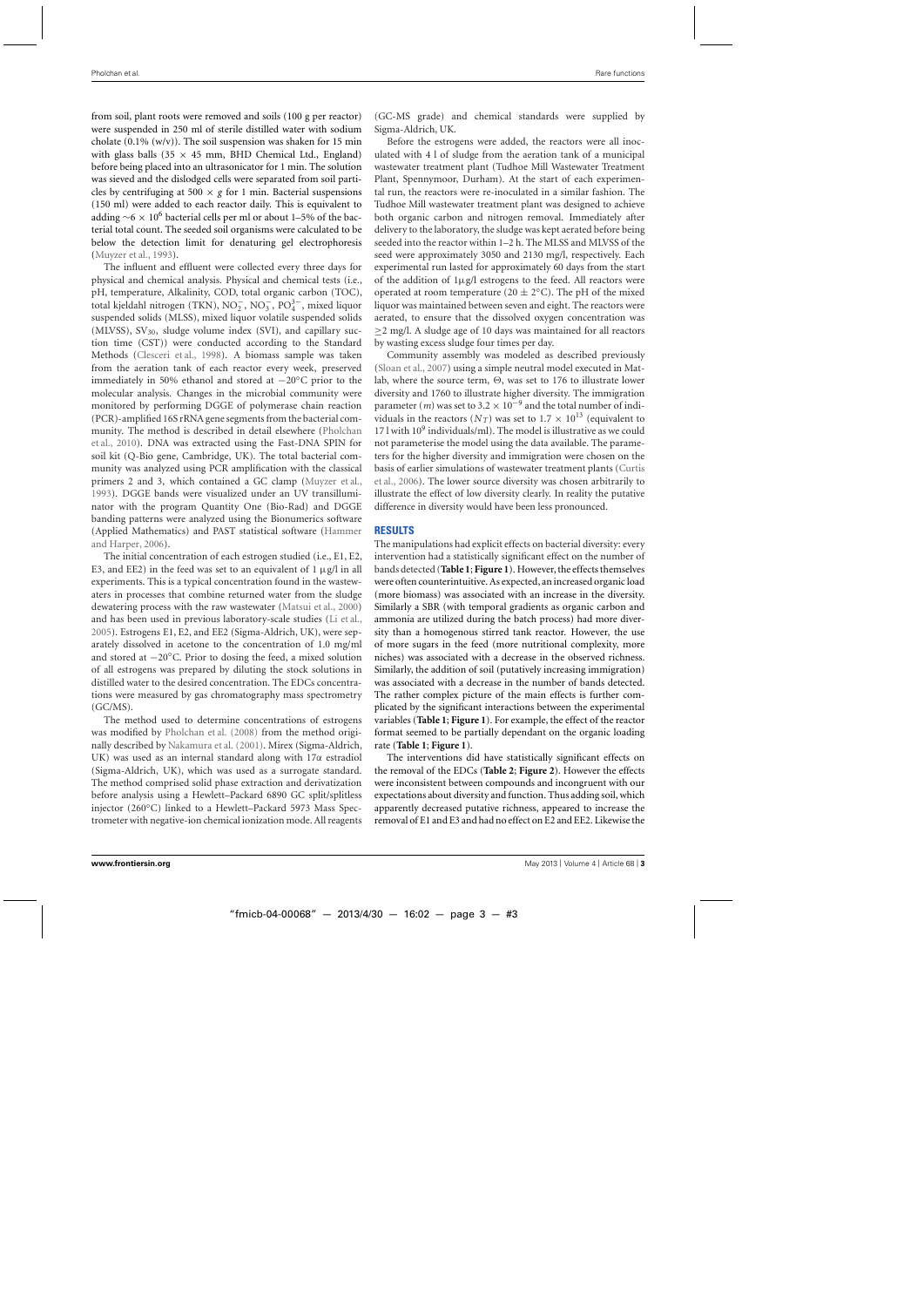<span id="page-4-0"></span>

| Table 1   Calculated direction and significance of the main effects and their interactions on number of bands. |  |
|----------------------------------------------------------------------------------------------------------------|--|
|----------------------------------------------------------------------------------------------------------------|--|

| <b>Term</b>                                           | <b>Effect</b>  | <b>Coefficient</b> | <b>SE</b> of coefficient | P value                         |  |
|-------------------------------------------------------|----------------|--------------------|--------------------------|---------------------------------|--|
| Constant                                              |                | 23.188             | 0.2421                   | 0.000                           |  |
| Main factors                                          |                |                    |                          | 0.000                           |  |
| Type of carbon source                                 | $-1.875$       | $-0.937$           | 0.2421                   | 0.005                           |  |
| Organic loading rate                                  | 1.125          | 0.563              | 0.2421                   | 0.049                           |  |
| Type of feeding regime                                | $-3.625$       | $-1.813$           | 0.2421                   | 0.000                           |  |
| Adding soil                                           | $-2.625$       | $-1.313$           | 0.2421                   | 0.001                           |  |
| Interaction of two factors                            |                |                    |                          | 0.000                           |  |
| Type of carbon source $\times$ organic loading rate   | 3.375          | 1.688              | 0.2421                   | 0.000                           |  |
| Type of carbon source $\times$ type of feeding regime | $-1.875$       | $-0.937$           | 0.2421                   | 0.005                           |  |
| Type of carbon source $\times$ adding soil            | 8.125          | 4.062              | 0.2421                   | 0.000                           |  |
| $S = 0.9682$                                          | $R^2 = 0.9826$ |                    |                          | $R^2$ <sub>(adj)</sub> = 0.9673 |  |



more complex feeds, which also ostensibly decreased the number of detectable bands, apparently increased the removal of E1, E2, and E3, but not EE2. By contrast the increase in diversity associated with an increased organic loading rate coincided with a decrease in E3 removal and had no change in the removal of E1, E2, and EE2. Only in the case of the SBR was the increased diversity associated with an increase in the removal of all the steroidal estrogens tested.

The counter intuitive result for resource complexity led us to examine the waste composition in more detail, in particular the energy of the wastes. The complex and the simple wastewater were designed to have the same COD. However, assuming a free energy of 3.75, 3.95, and 4.15 kj/g for monosaccharides (glucose, fructose) for disaccharides (sucrose, lactose,) and starch, respectively, we can see that the free energy of the complex waste provided by the carbohydrates was 1.8 kj/l, while the free energy of the simple waste provided by the carbohydrates was 20% higher, i.e., 2.2 kj/l.

The counter intuitive observations of EDC removal in relation to diversity led us to consider the evenness of the DGGE gels. Although DGGE data cannot be considered truly quantitative, we assessed the evenness of the communities in the samples using the Berger–Parker index (the proportional abundance of the most abundant type, based on band intensities). The evenness assessed as the reciprocal of this index (**[Figure 3](#page-6-0)**) was proportional to the number of bands observed ( $R^2 = 0.74$ ;  $p = 0.006$ ). Having demonstrated that greater observed evenness is associated with greater observed richness we used a simple neutral model to demonstrate how decreasing diversity might increase or decrease the removal of EDCs. Since such compounds were present in concentrations  $\leq$ 1 μg/l they were not thought to affect the abundance of the taxa responsible for their removal. We can therefore assume that the EDC degraders are present at random at an abundance dictated by their proportional abundance in the metacommunity.

The evenness of the microbial community was changed by making arbitrary changes in the size of the source community term. As shown in **[Figure 4](#page-6-0)**, reducing the microbial diversity paradoxically increases the abundance of many taxa that would be considered to be relatively rare.

## **DISCUSSION**

An appropriately designed statistical trial was unable to unequivocally support simple hypotheses about niche or neutral effects and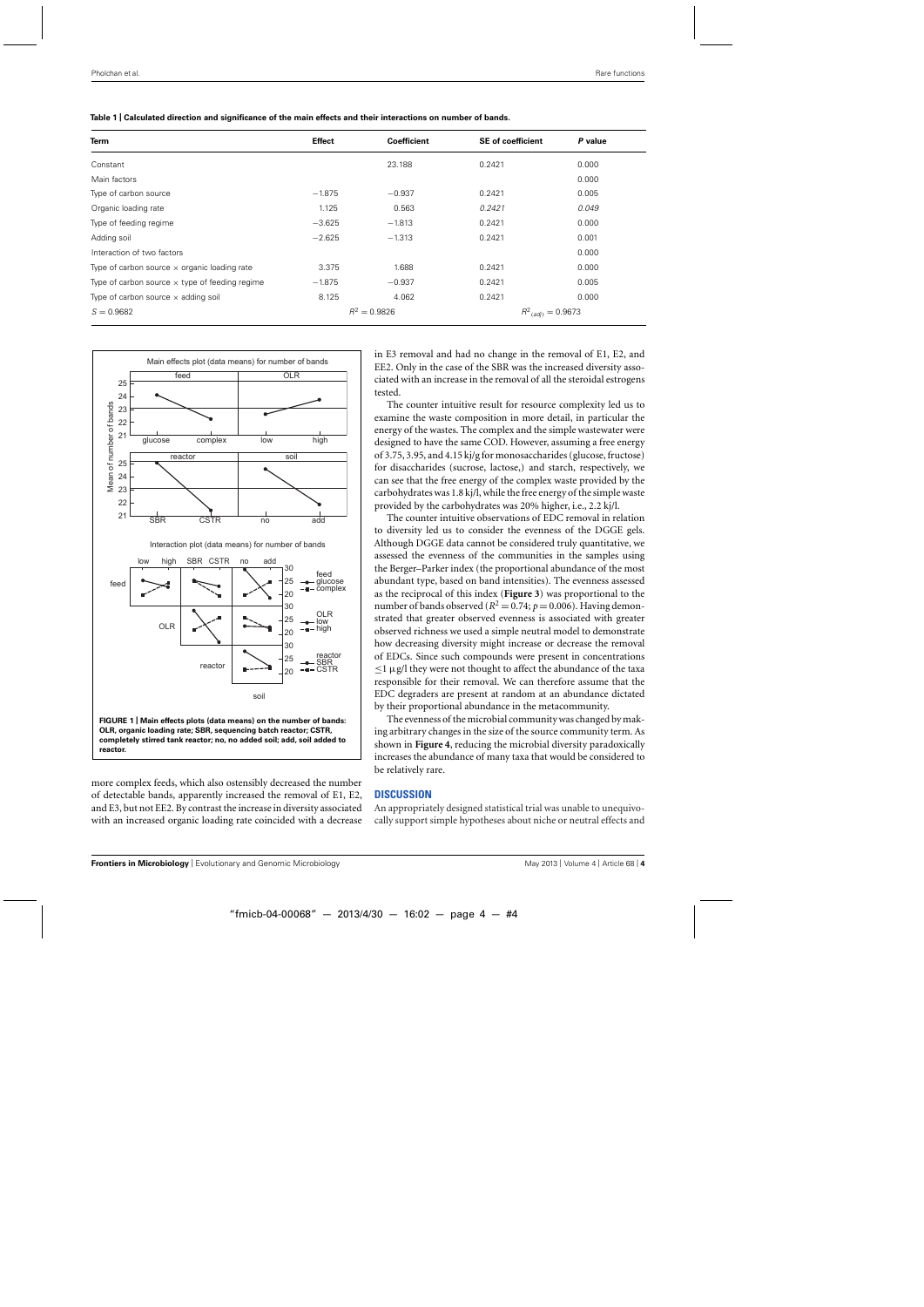# <span id="page-5-0"></span>**Table 2 | Calculated direction and significance of the main effects and their interactions on the % removal of EDC in the reactors.**

| Term                                                  | <b>Effect</b>  | <b>Coefficient</b> | <b>SE</b> of coefficient        | P value |
|-------------------------------------------------------|----------------|--------------------|---------------------------------|---------|
| A: estrone (E1)                                       |                |                    |                                 |         |
| Constant                                              |                | 96.2750            | 0.3311                          | 0.000   |
| Main factors                                          |                |                    |                                 | 0.001   |
| Type of carbon source                                 | 1.7250         | 0.8625             | 0.3311                          | 0.031   |
| Organic loading rate                                  | $-0.050$       | $-0.0250$          | 0.3311                          | 0.942   |
| Type of feeding regime                                | $-1.500$       | $-0.7500$          | 0.3311                          | 0.053   |
| Adding soil                                           | 4.9750         | 2.4875             | 0.3311                          | 0.000   |
| Interaction of two factors                            |                |                    |                                 | 0.095   |
| Type of carbon source $\times$ organic loading rate   | 0.9250         | 0.4625             | 0.3311                          | 0.200   |
| Type of carbon source $\times$ type of feeding regime | $-0.7250$      | $-0.3625$          | 0.3311                          | 0.305   |
| Type of carbon source $\times$ adding soil            | $-1.6000$      | $-0.8000$          | 0.3311                          | 0.042   |
| $S = 1.3243$                                          |                | $R^2$ = 0.9063     | $R^2$ <sub>(adj)</sub> = 0.8243 |         |
| B: 17-beta-estradiol (E2)                             |                |                    |                                 |         |
| Constant                                              |                | 96.8188            | 0.1851                          | 0.000   |
| Main factors                                          |                |                    |                                 | 0.002   |
| Type of carbon source                                 | 1.7625         | 0.8821             | 0.1851                          | 0.001   |
| Organic loading rate                                  | 0.4625         | 0.2313             | 0.1851                          | 0.247   |
| Type of feeding regime                                | $-1.7125$      | $-0.8563$          | 0.1851                          | 0.002   |
| Adding soil                                           | $-0.0625$      | $-0.0313$          | 0.1851                          | 0.870   |
| Interaction of two factors                            |                |                    |                                 | 0.043   |
| Type of carbon source $\times$ organic loading rate   | $-1.2625$      | $-0.6313$          | 0.1851                          | 0.009   |
| Type of carbon source $\times$ type of feeding regime | $-0.4375$      | $-0.2188$          | 0.1851                          | 0.271   |
| Type of carbon source $\times$ adding soil            | $-0.0875$      | $-0.0437$          | 0.1851                          | 0.819   |
| $S = 0.7404$                                          |                | $R^2$ = 0.8801     | $R^2$ <sub>(adj)</sub> = 0.7753 |         |
| C: estriol (E3)                                       |                |                    |                                 |         |
| Constant                                              |                | 96.494             | 0.2292                          | 0.000   |
| Main factors                                          |                |                    |                                 | 0.000   |
| Type of carbon source                                 | 2.863          | 1.431              | 0.2292                          | 0.000   |
| Organic loading rate                                  | $-1.463$       | $-0.731$           | 0.2292                          | 0.013   |
| Type of feeding regime                                | $-2.838$       | $-1.419$           | 0.2292                          | 0.000   |
| Adding soil                                           | 4.738          | 2.369              | 0.2292                          | 0.000   |
| Interaction of two factors                            |                |                    | 0.2292                          | 0.000   |
| Type of carbon source $\times$ organic loading rate   | 1.113          | 0.556              | 0.2292                          | 0.041   |
| Type of carbon source $\times$ type of feeding regime | 0.387          | 0.194              | 0.2292                          | 0.423   |
| Type of carbon source $\times$ adding soil            | $-3.588$       | $-1.794$           | 0.2292                          | 0.000   |
| $S = 0.9139$                                          |                | $R^2 = 0.9704$     | $R^2$ <sub>(adj)</sub> = 0.9445 |         |
| D: 17-alpha-ethynyloestradiol (EE2)                   |                |                    |                                 |         |
| Constant                                              |                | 81.056             | 1.228                           | 0.000   |
| Main factors                                          |                |                    |                                 | 0.062   |
| Type of carbon source                                 | 4.863          | 2.431              | 1.228                           | 0.083   |
| Organic loading rate                                  | 1.712          | 0.856              | 1.228                           | 0.506   |
| Type of feeding regime                                | $-7.513$       | $-3.756$           | 1.228                           | 0.016   |
| Adding soil                                           | 1.137          | 0.569              | 1.228                           | 0.656   |
| Interaction of two factors                            |                |                    |                                 | 0.110   |
| Type of carbon source $\times$ organic loading rate   | 4.612          | 2.306              | 1.228                           | 0.097   |
| Type of carbon source $\times$ type of feeding regime | $-5.313$       | $-2.656$           | 1.228                           | 0.063   |
| Type of carbon source $\times$ adding soil            | 0.987          | 0.494              | 1.228                           | 0.698   |
| $S = 4.9140$                                          | $R^2 = 0.7362$ |                    | $R^2$ <sub>(adj)</sub> = 0.5054 |         |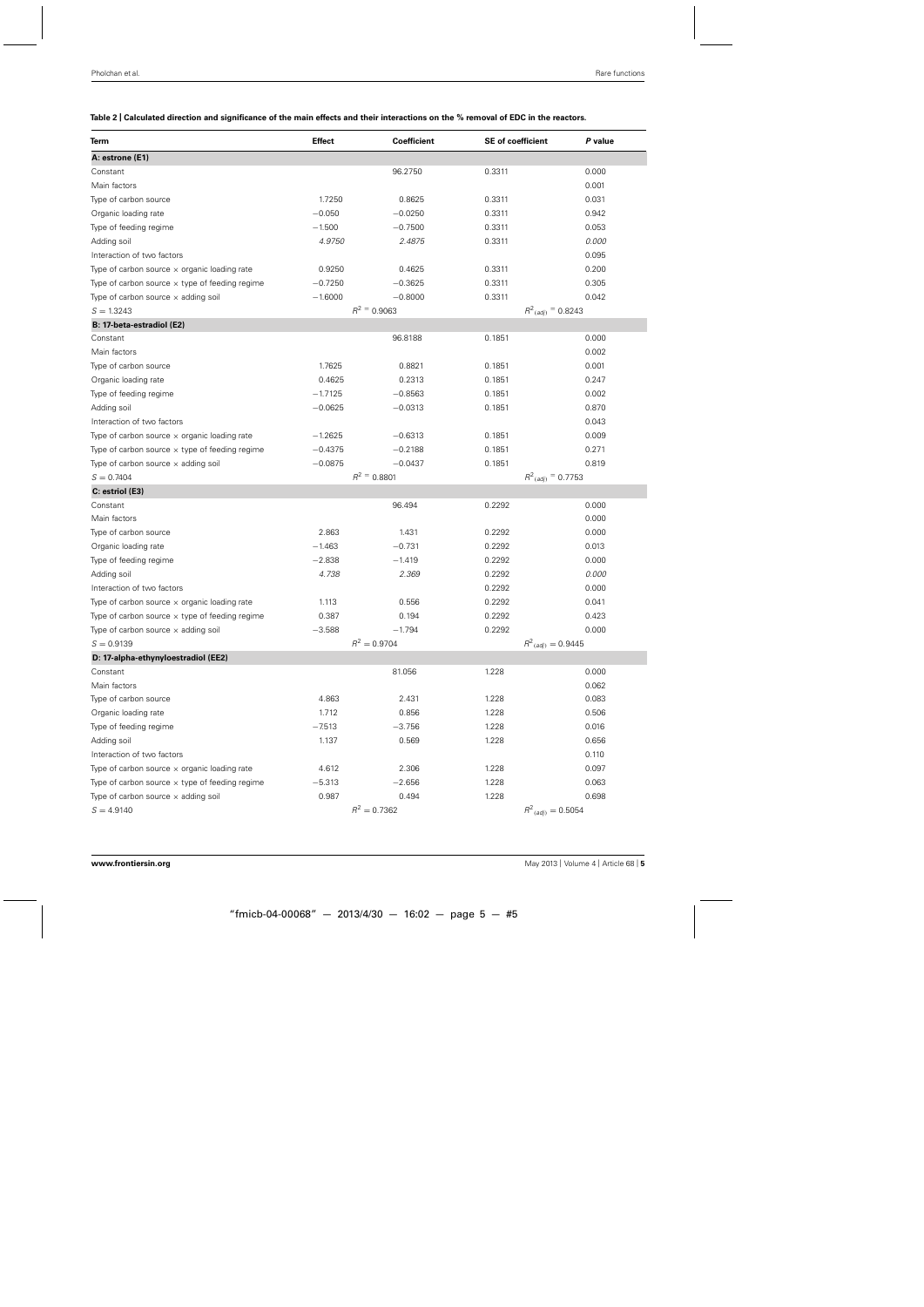<span id="page-6-0"></span>

**FIGURE 2 | Main effects plots (data means) on the removal of endocrine disrupting compounds.**



the relationship between diversity and function. Consequently, the primary conclusion of this paper is that one cannot necessarily use unguided or untested intuition to make inferences about the diversity in microbial communities or how that diversity affects putatively rare functions. However, the failures are potentially more interesting than successes. For failure implies the existence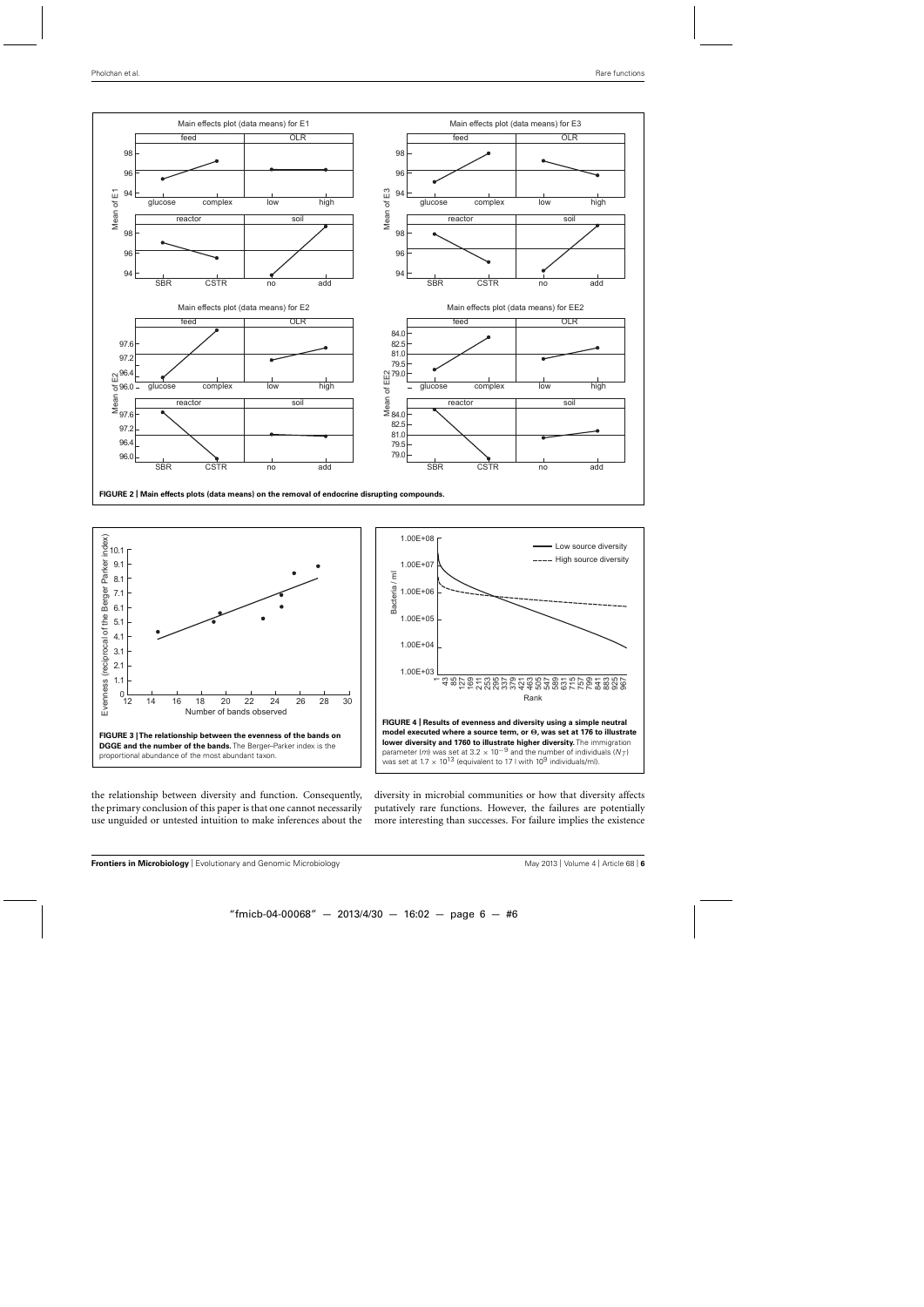of unsuspected mechanisms and reinforces the importance of experimentation in microbial ecology.

We are confident that the counter-intuitive nature of our findings cannot be attributed to the limitations of DGGE. Fingerprinting methods like DGGE are regarded as inferior to the new generation of sequencing techniques. It is often forgotten that DGGE, like next generation sequencing, uses a large sample size (about 10,000 individuals). Studies with next generation sequencing have suggested this sample size is enough to make valid comparisons between datasets. The weakness of DGGE is that it can only detect those taxa that occur above an abundance threshold of about 1% of the community under consideration [\(Muyzer et al., 1993](#page-8-0)). The implicit assumption in this study is that a change in diversity is associated with a change in the number of taxa above this threshold. The association between evenness and the number of taxa detected supports this assumption. Moreover, some large-scale patterns fir[st detected with fingerprinting methodologies \(](#page-8-0)Fierer and Jackson, [2006\)](#page-8-0) have been found to be substantially unaltered when re-examined with larger datasets [\(Lauber et al., 2009](#page-8-0)).

Thus it is gratifying, but not interesting, that creating temporal variation (using a SBR) and increasing the number of individuals (by increasing the organic load) both appeared to increase diversity. Both results seem intuitively reasonable from a niche and neutral perspective, respectively. That both perspectives appear valid strengthens our assertion, supported by recent modeling work, that niche effects will overlay neutral ones [\(Ofiteru et al.](#page-8-0), [2010\)](#page-8-0). However, it is this relatively bland interpretation that emphasizes the challenge and importance of attempting to quantify the relative importance of these mechanisms, which we are unable to do with data in this format.

The failure of immigration to increase diversity is not, on reflection, surprising. The organisms in the soil were at or below the detection limit for DGGE and so will not have been directly detectable unless they increased in abundance in the system. Ecologists recognize that it is difficult to "invade"mature communities and have formulated the monopolization hypothesis to account for this phenomenon [\(De Meester et al., 2002](#page-8-0)). There is evidence that immigration occurs at low rates in microbial communities subject to high rates of dispersal [\(Curtis et al., 2006](#page-8-0); Baptista et al., in preparation). This phenomenon may well underlie the poor reputation of bio-augmentation in many quarters. The slight drop in the diversity associated with the addition of soil is harder to interpret from a neutral perspective. There are possible nichebased explanations. For example, the decreased diversity in the glucose treatment could be a result of competition from fewer, but more competitive species from the soil. Alternatively, it might be attributable the small quantity of sodium cholate used to suspend the soil.

However, the failure of a feed with a more complex chemical composition to support greater diversity is problematic. We do not believe this is an artifact, as we have also recently failed to increase diversity by increasing resource complexity in a bioelectrochemical cell (Heidrich, submitted). We are unable to conceive of a simple niche-based explanation though we admit that multiple resource can have complex effects [\(Lendenmann and Egli](#page-8-0), [1998](#page-8-0)). A NCM requires that we invoke either a more diverse source community, higher rate of migration or a larger local community. We have no reason to invoke a higher immigration rate in glucose fed reactors. Ho[wever, the biomass was slightly and significantly \(](#page-8-0)Pholchan et al., [2010\)](#page-8-0) higher with glucose (which has a slightly higher free energy) than with complex wastes, even though the COD of the feeds were the same. This suggests that the yields are higher for organisms growing on glucose than on complex wastes. The larger amount of biomass could lead to a higher diversity. However, we have previously postulated that groups of organisms with higher yields will also have higher evolution rates and thus higher source diversities [\(Curtis et al., 2008](#page-8-0)). To separate these two possibilities it would be necessary to fit a neutral model to our findings. This is not possible with the data we have generated.

To interpret the ostensibly contradictory and counterintuitive findings with respect to diversity and EDC removal, we must recall that the functions rendered by a microbial community will depend on the abundance of the organisms performing that function and the environment encountered. It is clear from the simple community assembly model that a drop in evenness in a microbial community, which would be associated with a drop in observed richness, could also lead to an increase in the abundance of certain taxa. This would explain why EDC removal increased when diversity decreased in reactors fed with complex wastes or dosed with a soil suspension. The corollary that increases in diversity lead to a reduction in EDC removal was (i) perceptible at higher organic loading rates where the removal of E3 was lower (with no effect being seen with E1, E2, or EE2) but (ii) absent in higher diversity SBRs. However, SBRs are effectively plug flow reactors and thus far more hydraulically efficient than CSTRs. Consequently, the former (SBRs) may achieve higher effluent quality than the latter (CSTRs), even with an inferior removal rate.

We conclude that it is not possible to make simple blanket statements about the relationship between putative rare functions and diversity. This supports earlier insightful suggestion that ecologists should not always assume that increased biodiversity always means improved function [\(Jiang et al., 2008\)](#page-8-0) and warn against extending findings on biomass and diversity [\(Tilman et al., 1997](#page-8-0)) to other functions.

If our interpretation is correct, this relationship may well depend on the proportional abundance of the organisms with that function in the metacommunity, the size of the local community and the immigration rates that connect the former and the latter. It will thus be predictable using neutral theory, but not intuitively obvious and, of course, subject to other environmental constraints. The application of this approach would require that we eschew the nebulous term rare and define the proportional abundance, and possibly activity, of the taxa responsible for the removal of a given micropollutant. This is a study of a series of pilot plants seeded from just one "mother" plant and we cannot be sure how generalizable our findings are. However, neutral theory (if applicable) would allow us to determine "a priori" how generalizable our findings by relating the probability of a function occurring to the proportional abundance of the organisms with that function in the metacommunity.

The niche and neutral perspectives are not mutually exclusive. One might also explain the patterns in these relatively rare functions by invoking the appearance and disappearance of niches for the EDC degrading organisms. However, we have no evidence to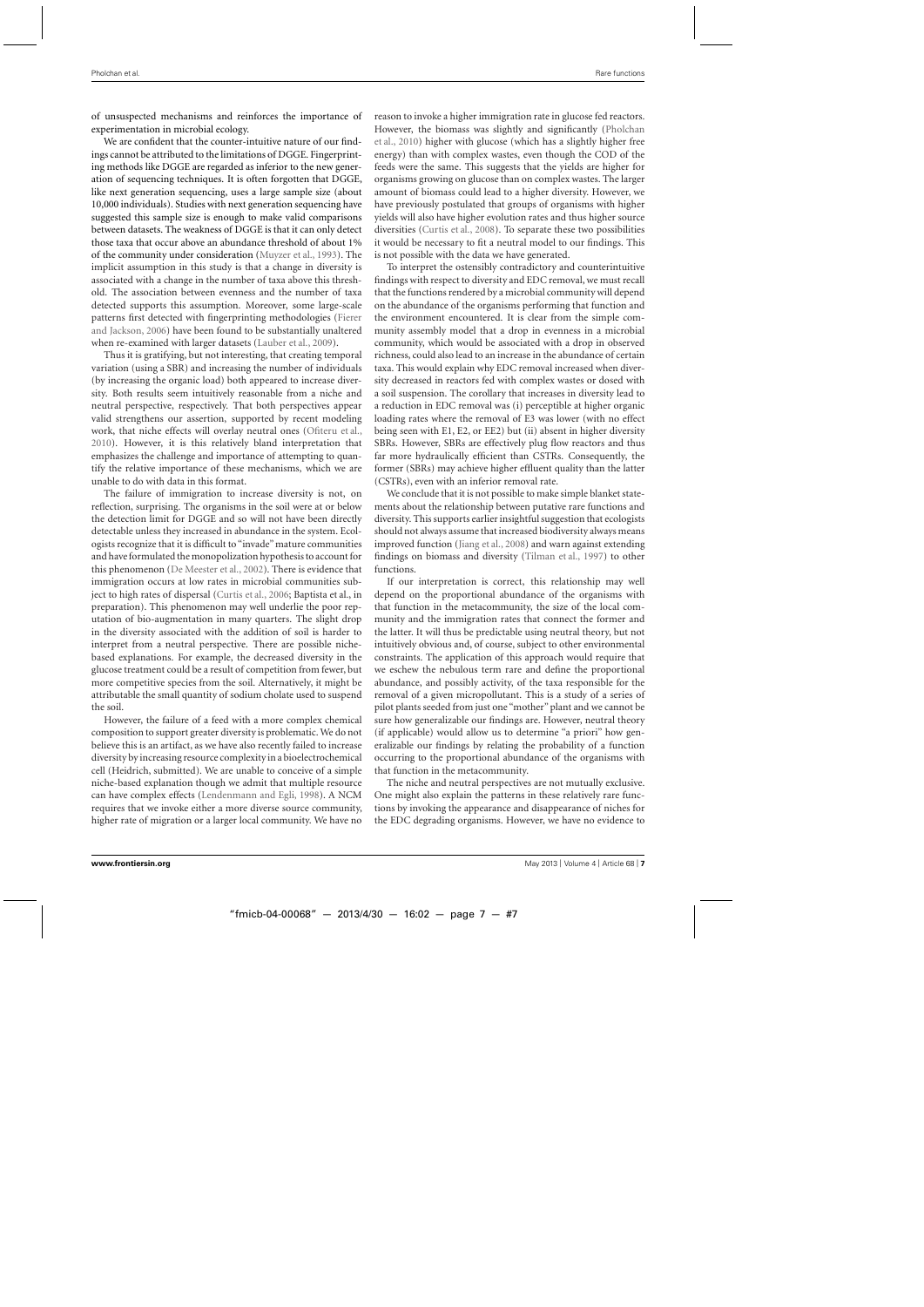<span id="page-8-0"></span>support this perspective which, if true, could mean the presence and absence of functions is situation bound.

In summary we suggest that, in this system, an increase in evenness equates with a decrease in abundance of some abundant taxa and an increase in abundance in some rare taxa. This is why a change in evenness can lead to a decrease in the removal of some EDC and an increase in others. Unless and until we know the proportional abundance of the EDC removing taxa we will not be

#### **REFERENCES**

- Bell, G. (2001). Ecology Neutral macroecology. *Science* 293, 2413– 2418.
- Bell, T., Newman, J. A., Silverman, B.W., Turner, S. L., and Lilley, A. K. (2005). The contribution of species richness and composition to bacterial services. *Nature* 436, 1157.
- Chase, J. M., and Leibold, M. A. (2003). *Ecological Niches Linking Classical and Contemporary Approaches*. Chicago: University of Chicago Press.
- Clara, M., Kreuzinger, N., Strenn, B., Gans, O., and Kroiss, H. (2005). The solids retention time - a suitable design parameter to evaluate the capacity of wastewater treatment plants to remove micropollutants. *Water Res.* 39, 97–106.
- Clesceri, L. S., Greenberg, A. E., and Eaton, A. D. (1998). *Standard Methods for the Examination of Water and Wastewater*, 20th Edn. Washington, DC: American Public Health Association.
- Curtis, T. P., Head, I. M., and Graham, D. W. (2003). Theoretical ecology for engineering biology. *Environ. Sci. Technol.* 37, 64A–70A.
- Curtis, T. P., Head, I. M., Lunn, M., Woodcock, S., Schloss, P. D., and Sloan, W. T. (2006).What is the extent of prokaryotic diversity? *Philos. Trans. R Soc. Lond. B Biol. Sci.* 361, 2023–2037.
- Curtis, T. P., Wallbridge, N. C., and Sloan, W. T. (2008). "Theory, community assembly, diversity and evolution in the microbial world," in *Speciation and Patterns of Diversity*, eds R. Butlin and J. Bridle (Cambridge: Cambridge University Press).
- De Meester, L., Gomez, A., Okamura, B., and Schwenk, K. (2002). The Monopolization Hypothesis and the dispersal-gene flow paradox in aquatic organisms. *Acta Oecol. Int. J. Ecol.* 23, 121–135.
- Fierer, N., and Jackson, R. B. (2006). The diversity and biogeography of soil bacterial communities. *Proc. Natl. Acad. Sci. U.S.A.* 103, 626–631.
- Franklin, R. B., and Mills, A. L. (2006). Structural and functional

responses of a sewage microbial community to dilution-induced reductions in diversity. *Microb. Ecol.* 52, 280–288.

- Hammer, O., and Harper, D. A. T. (2006). *Paleontological Data Analysis*. Oxford: Blackwell Publishing, 1–351.
- Hooper, D. U., Chapin, F. S., Ewel, J. J., Hector, A., Inchausti, P., Lavorel, S., et al. (2005). Effects of biodiversity on ecosystem functioning: a consensus of current knowledge. *Ecol. Monogr.* 75, 3–35.
- Hubbell, S. P. (2001). *The Unified Neutral Theory of Biodiversity and Biogeography*. *Monographs in Population Biology*. Princeton: Princeton University Press.
- Jiang, L., Pu, Z., and Nemergut, D. R. (2008). On the importance of the negative selection effect for the relationship between biodiversity and ecosystem functioning. *Oikos* 117, 488–493.
- Joss, A., Andersen, H., Ternes, T., Richle, P. R., and Siegrist, H. (2004). Removal of estrogens in municipal wastewater treatment under aerobic and anaerobic conditions: consequences for plant optimization. *Environ. Sci. Technol.* 38, 3047–3055.
- Koh, Y. K., Chui, T. Y., Boobis, A., Cartmell, E., Scrimshaw, M. D. and Lester, J. N. (2008). Treatment and removal strategies of natural estrogens in the wastewater. *Environ. Technol.* 29, 245–268.
- Lauber, C. L., Hamady, M., Knight, R., and Fierer, N. (2009). Pyrosequencing-based assessment of soil pH as a predictor of soil bacterial community structure at the continental scale. *Appl. Environ. Microbiol.* 75, 5111–5120.
- Lendenmann, U., and Egli, T. (1998). Kinetic models for the growth of *Escherichia coli* with mixtures of sugars under carbon-limited conditions. *Biotechnol. Bioeng.* 59, 99–107.
- Li, F., Yuasa, A., Obara, A., and Mathews, A. P. (2005). Aerobic batch degradation of 17-beta estradiol (E2) by activated sludge: Effects of spiking E2 concentrations, MLVSS and temperatures. *Water Res.* 39, 2065– 2075.

able to determine the effect of diversity on EDC removal. Unless we know the mechanism governing the diversity (niche or neutral or both) we will not be able to predict EDC removal.

## **ACKNOWLEDGMENTS**

We thank Diana Nemergut and the excellent anonymous reviewers of this manuscript for their thoughtful and perspicacious comments.

- MacArthur, R., and Wilson, E. (1967). *The Theory of Island Biogeography*. Princeton: Princeton Univerity Press.
- Matsui, S., Takigami, H., Matsuda, T., Taniguchi, N., Adachi, J., Kawami, H., et al. (2000). Estrogen and estrogen mimics contamination in water and the role of sewage treatment. *Water Sci. Technol.* 42, 173–179.
- McAdam, E., Bagnall, J. P., Koh, Y., Chiu, T. Y., Pollard, S., Scrimshaw, M. D., et al. (2010). Removal of steroid estrogens in carbonaceous and nitrifying activated sludge processes. *Chemosphere* 81, 1–6.
- Muyzer, G., Dewaal, E. C., and<br>Uitterlinden, A. G. (1993). A. G. (1993). Profiling of complex microbialpopulations by denaturing gradient gel-electrophoresis analysis of polymerase chain reaction-amplified genes-coding for 16s ribosomal-Rna. *Appl. Environ. Microbiol.* 59, 695–700.
- Nakamura, S., Sian, T. H., and Daishima, S. (2001). Determination of estrogens in river water by gas chromatography-negativeion chemical-ionization mass spectrometry. *J. Chromatogr. A* 919, 275–282.
- Ofiteru, I. D. Lunn, M., Curtis, T. P., Wells, G. F., Criddle, C. S., Francis, C. A., et al. (2010). Combined niche and neutral effects in a microbial wastewater treatment community. *Proc. Natl. Acad.Sci. U.S.A.* 107, 15345–15350.
- Pholchan, M. K., Baptista, J. D. C., Davenport, R. J., and Curtis, T. P. (2010). Systematic study of the effect of operating variables on reactor performance and microbial diversity in laboratory-scale activated sludge reactors. *Water Res.* 44, 1341– 1352.
- Pholchan, P., Jones, M., Donnelly, T., and Sallis, P. J. (2008). Fate of estrogens during the biological treatment of synthetic wastewater in a nitriteaccumulating sequencing batch reactor. *Environ. Sci. Technol.* 42, 6141–6147.
- Sloan, W. T., Lunn, M., Woodcock, S., Head, I. M., Nee, S., and Curtis, T. P. (2006). Quantifying the

roles of immigration and chance in shaping prokaryote community structure. *Environ. Microbiol.* 8, 732–740.

- Sloan, W. T., Woodcock, S., Head, I. M., Lunn, M., and Curtis, T. P. (2007). Modelling taxa-abundance distributions in microbial communities using environmental sequence data. *Microb. Ecol.* 53, 443–455.
- Southgate, D. A. T. (1981). The Relationship between Food Composition and Available Energy. *Provisional Agenda Item 4.1.3*, *Joint FAO/WHO/UNU Expert Consultation on Energy and Protein Requirements, Rome, 5 to 17 October 1981.* Food and Agriculture Organization of the United Nations, World Health Organization, The United Nations University. ESN: FAO/WHO/UNU EPR/81/41 August 1981.
- Sumpter, J. P. (2009). Protecting aquatic organisms from chemicals: the harsh realities. *Philos. Transact. A Math. Phys. Eng. Sci.* 367, 3877– 3894.
- Thayanukul, P., Zang, K., Janhom, T., Kurisu, F., Kasuga, I., and Fururnai, H. (2010). Concentration-dependent response of estrone-degrading bacterial community in activated sludge analyzed by microauto radiography-fiuorescence in situ hybridization. *Water Res.* 44, 4878– 4887.
- Tilman, D., Knops, J., Wedin, D., Reich, P., Ritchie, M., and Siemann, E. (1997). The influence of functional diversity and composition on ecosystem processes. *Science* 277, 1300– 1302.
- Vader, J. S., van Ginkel, C. G., Sperling, F. M., de Jong, J., de Boer, W., de Graaf, J. S., et al. (2000). Degradation of ethinyl estradiol by nitrifying activated sludge. *Chemosphere* 41, 1239–1243.
- van der Star, W. R. L., Abma, W. R., Kartal, B., and van Loosdrecht, M. C. M. (2011). "Application of the anammox process,"*Nitrification*, eds B. B. Ward, D. J. Arp, M. G. Klotz (Herndon: ASM Press), 237–263.
- Wittebolle, L., Marzorati, M., Clement, L., Balloi, A., Daffonchio, D., Heylen, K., et al. (2009). Initial community